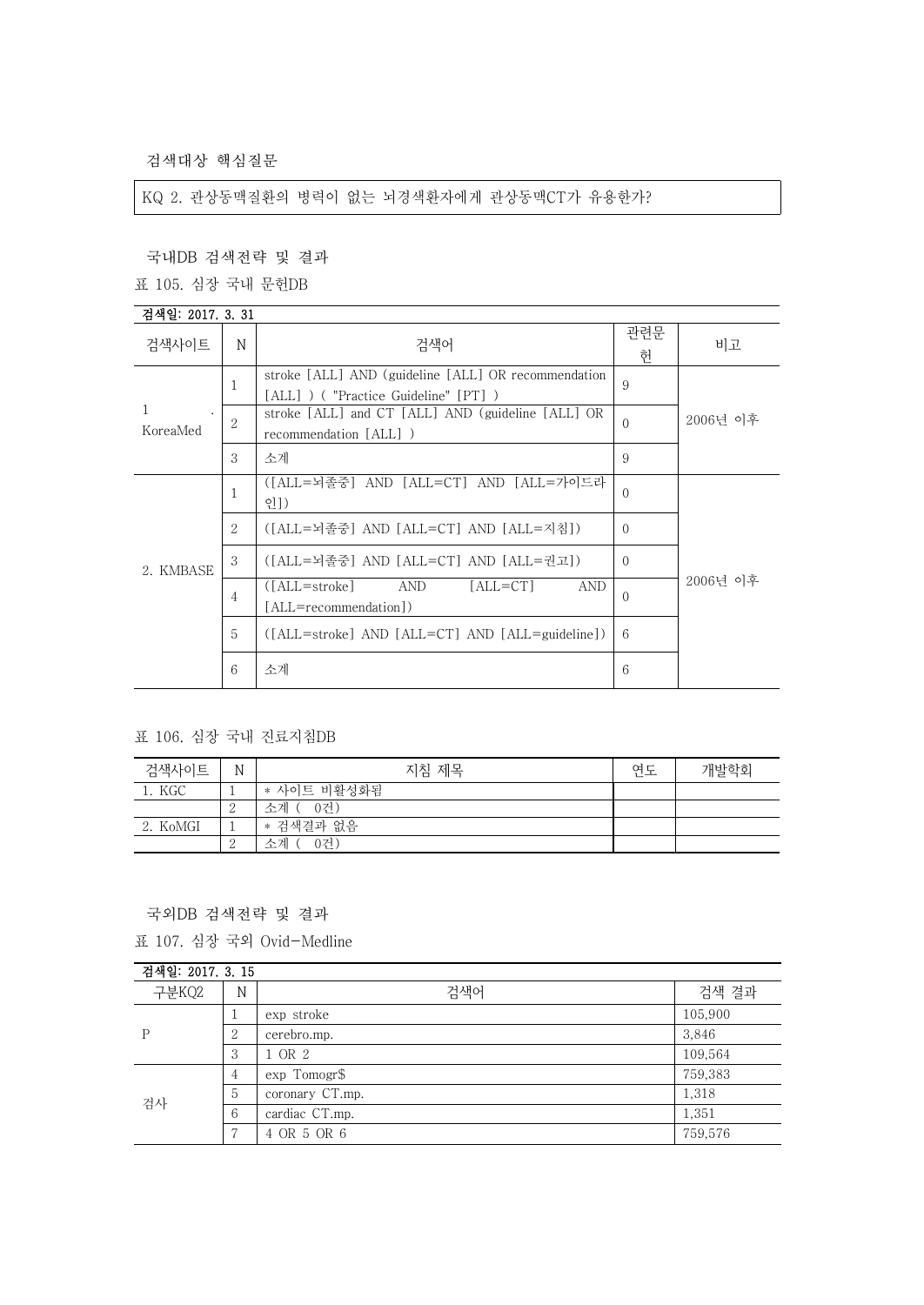| 검색일: 2017. 3. 15 |    |                        |        |
|------------------|----|------------------------|--------|
| 구분KQ2            | N  | 검색어                    | 검색 결과  |
| P&검사             | 8  | 3 AND 7                | 20,366 |
| 지침               | 9  | guideline.pt.          | 16,450 |
|                  | 10 | practice guideline.pt. | 22,636 |
|                  | 11 | guideline\$.ti.        | 55,291 |
|                  | 12 | recommendation\$.ti.   | 27,287 |
|                  | 13 | 9 or 10 or 11 or 12    | 94,720 |
| P&검사&지<br>침      | 14 | 8 AND 13               | 27     |
| 연도               | 15 | $2006$ ~current        | 19     |
| 종합               | 16 | 중복제거 후                 | 19     |

## 표 108. 심장 국외 Ovid-Embase

| 검색일: 2017. 3. 31 |                |                                  |         |
|------------------|----------------|----------------------------------|---------|
| 구분KQ2            | N              | 검색어                              | 검색 결과   |
| $\mathbf{P}$     | $\mathbf{1}$   | exp stroke                       | 169,108 |
|                  | 2              | cerebro.mp.                      | 5,706   |
|                  | 3              | 1 OR 2                           | 174,266 |
| 검사               | $\overline{4}$ | Comput\$ Tomogr\$.mp.            | 409,802 |
|                  | 5              | coronary CT.mp.                  | 3,226   |
|                  | 6              | cardiac CT.mp.                   | 3,495   |
|                  | $\overline{7}$ | 4 OR 5 OR 6                      | 411,019 |
| P&검사             | 8              | 3 AND 7                          | 8,281   |
| 지침               | 9              | guideline\$.ti.                  | 81,452  |
|                  | 10             | recommendation\$.ti.             | 38,501  |
|                  | 11             | 9 or 10                          | 117,840 |
| P&검사&지<br>침      | 12             | 8 AND 11                         | 65      |
| 연도               | 13             | limit 12 to $yr="2006$ -Current" | 60      |
| 종합               | 14             | 중복제거후                            | 53      |

## 표 109. 심장 국외 GIN

| 검색일: 2017. 3. 31 |                        |       |  |  |
|------------------|------------------------|-------|--|--|
| IN               | 검색어                    | 검색 결과 |  |  |
|                  | stroke comput* tomogr* |       |  |  |

## 표 110. 심장 국외 NGC

| 2017. 3. 31<br>道. |                                         |       |  |
|-------------------|-----------------------------------------|-------|--|
|                   | 걱색어                                     | 거새 겨까 |  |
|                   | coronary and stroke and comput* tomogr* |       |  |